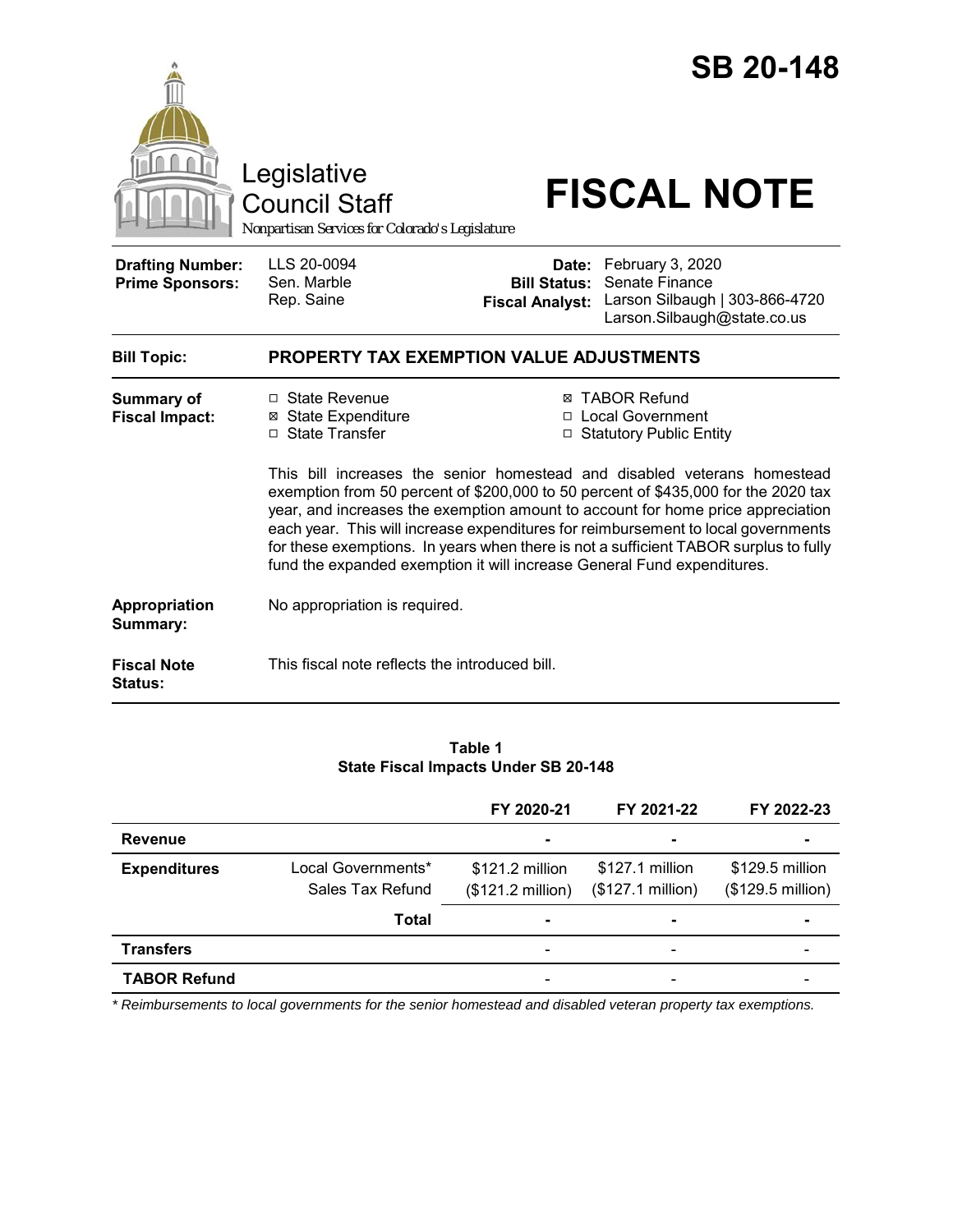February 3, 2020

## **Summary of Legislation**

This bill increases the senior homestead and disabled veterans homestead exemptions (homestead exemption) from 50 percent of \$200,000 to 50 percent of \$435,000 for the 2020 tax year, and increases the exemption amount to account for home price appreciation each year.

The Property Tax Administrator determines the change in the average home price each year while excluding new construction. This amount will be used to determine home price appreciation.

## **Background**

Under current law, the homestead exemption reduces the actual value of a qualifying home for property taxation by 50 percent, up to a maximum of \$100,000. For example, a home with an actual value of \$150,000 is taxed as if it were worth \$75,000, and a home with an actual value of \$500,000 is taxed as if it were worth \$400,000 using the maximum exemption.

**Local government reimbursements.** The state is required to reimbursement local governments for the revenue reduction attributable to these exemptions. These reimbursements are made as expenditures from the state General Fund.

**TABOR refund mechanisms.** SB17-267 made reimbursements to local governments for the property tax exemptions a TABOR refund mechanism. Under this mechanism, a TABOR surplus in one year (e.g., FY 2019-20) is set aside to fund these reimbursements in the following year (e.g., the 2020 tax year, or FY 2020-21). There are currently three refund mechanisms under current law. After fully funding local government reimbursements for the exemptions, any remaining TABOR refunds are returned to taxpayers by a temporary income tax rate reduction (if there is sufficient revenue) and a sales tax refund made on taxpayers income tax forms. For more information, see the December 2019 Legislative Council Staff forecast of the TABOR outlook.

**Senior homestead exemption.** A homeowner is eligible to claim the senior homestead exemption if he or she meets the following requirements:

- the homeowner is 65 years old as of January 1 of the tax year; and
- the homeowner has occupied the home as his or her primary residence for at least ten years.

**Disabled veteran homestead exemption.** A disabled veteran is eligible to claim the disabled veterans homestead exemption if he or she is rated permanently disabled by the U.S. Department of Veterans Affairs, and owned and occupied the property as their primary residence on January 1st of the year in which they apply for the exemption.

### **State Expenditures**

The bill increases expenditures for the homestead exemption by \$121.2 million in FY 2020-21, \$127.1 million in FY 2021-22, and \$129.5 million in FY 2022-23. Based on the December Legislative Council Staff forecast, the increased expenditures are expected to be paid from the prior year's TABOR refund obligation and are not expected to impact the amount of revenue available for the General Fund budget. However, if revenue subject to TABOR comes in lower than expected, the bill may result in an increase in General Fund expenditures in one or more years. In future years when there is not a sufficient TABOR surplus to fully fund the senior and disabled veterans homestead exemptions, this bill will increase the General Fund expenditures.